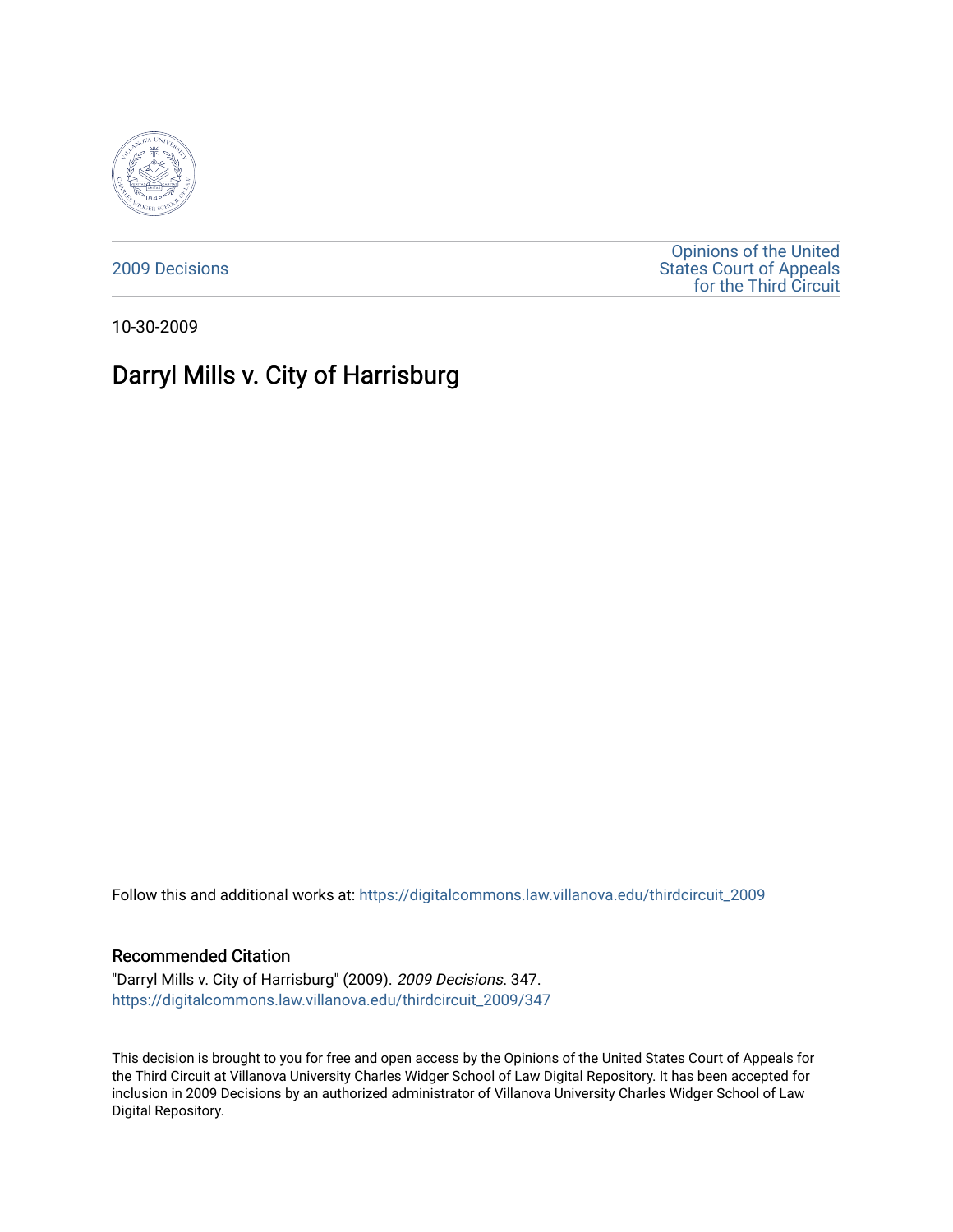# NOT PRECEDENTIAL

# UNITED STATES COURT OF APPEALS FOR THE THIRD CIRCUIT

\_\_\_\_\_\_\_\_\_\_\_\_

No. 09-1180

DARRYL MILLS, Appellant

v.

CITY OF HARRISBURG; STEPHEN BLASKO; ANNEMARIE BAIR; LEVELL JENKINS; POLICE OFFICERJACKSON; INVESTIGATOR EVANS

 $\mathcal{L}_\text{max}$ 

On Appeal from the United States District Court for the Middle District of Pennsylvania (D.C. No. 06-cv-00882) District Judge: Honorable Christopher C. Conner

Submitted Under Third Circuit LAR 34.1(a) October 29, 2009

\_\_\_\_\_\_\_\_\_\_\_\_

Before: SLOVITER, FUENTES and HARDIMAN, *Circuit Judges*.

(Filed: October 30, 2009)

OPINION OF THE COURT \_\_\_\_\_\_\_\_\_\_\_\_

\_\_\_\_\_\_\_\_\_\_\_\_

HARDIMAN, *Circuit Judge*.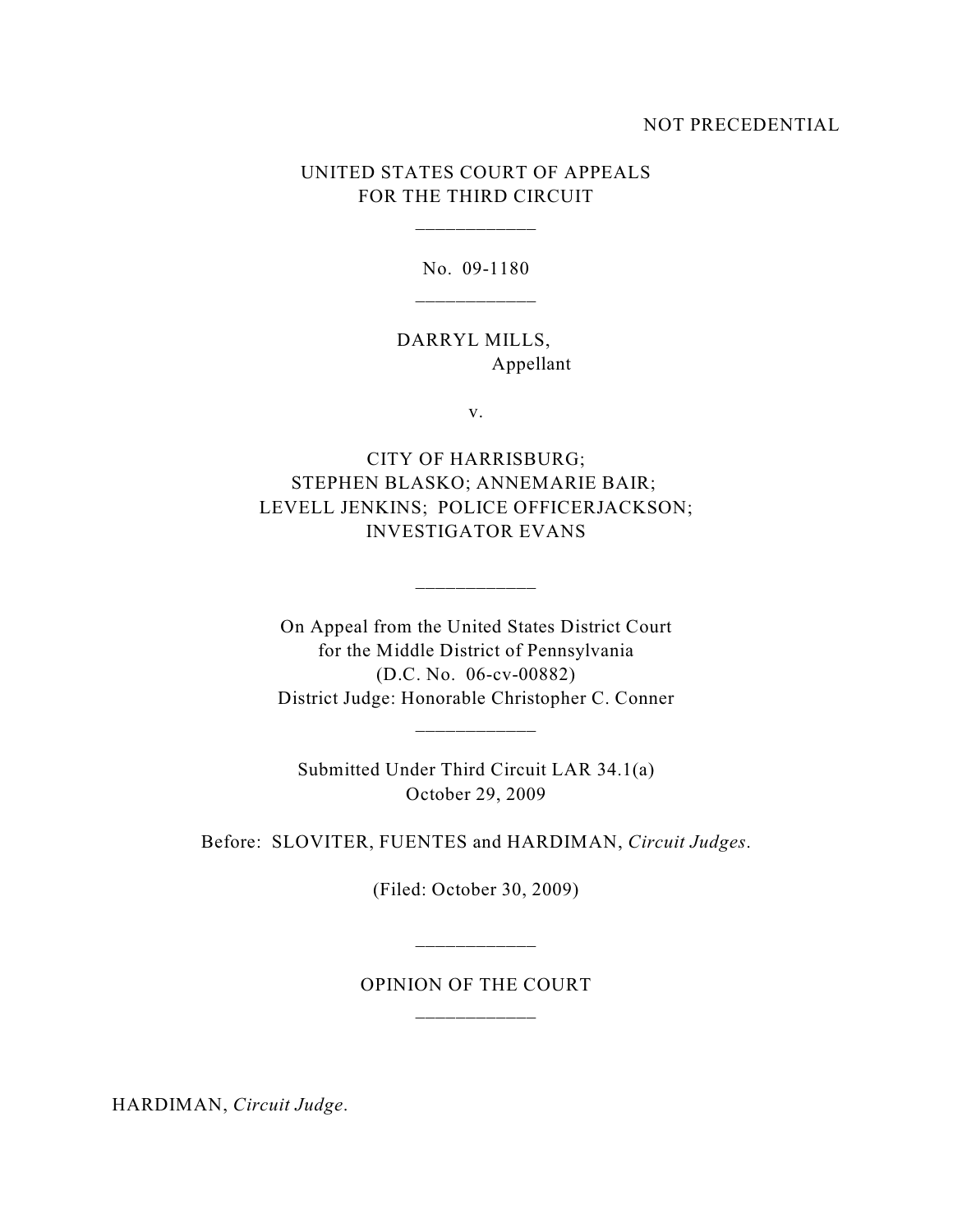Daryl Mills appeals the District Court's grant of summary judgment in favor of the City of Harrisburg (City) and officers of the Harrisburg Police Department on his federal civil rights and pendent state law claims. We will affirm, largely for the reasons outlined in the District Court's thorough and cogent memorandum opinion.

I.

Because we write for the parties, we recount only those facts necessary to our decision. On the evening of April 30, 2004, Officer Annemarie Bair, Investigator Stephen Blasko, and several other members of the Harrisburg Police Department were conducting an undercover prostitution "sting" near several bars in Harrisburg, Pennsylvania. The operation required Bair to pose as a female prostitute and wear a hidden microphone which enabled Blasko, who was positioned nearby in a surveillance vehicle, to monitor her conversations with potential customers. From his location, Blasko could maintain visual contact with Bair.

Midway through her shift, Bair encountered Mills and his friend Phillip Brooks as they left a local bar and engaged them in a seven-minute conversation. Initially, Bair told the men that she was trying to "mak[e] some money." Mills responded: "how much you trying to work?" After learning that Mills had only seventeen dollars with him, Bair offered to perform oral sex on Mills for fifteen dollars. Mills—who had not yet expressly requested sexual services from Bair—declined this offer. Despite Mills's initial refusal, negotiations among the three continued, and both men subsequently arranged a deal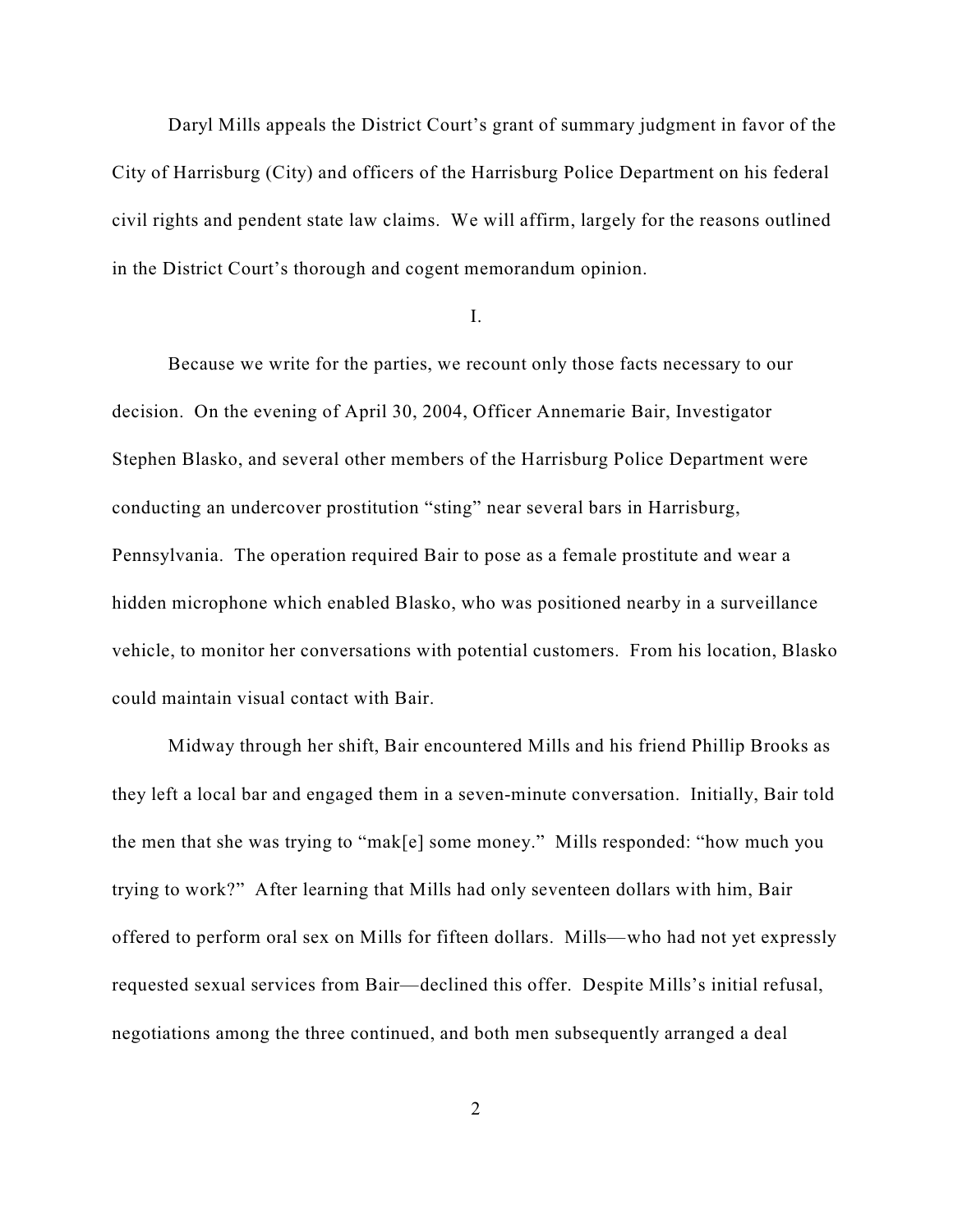whereby Mills and Brooks would pay Bair twenty-five dollars. In return, Bair agreed to perform oral sex on Mills while Brooks simultaneously performed oral sex on Bair. Mills confirmed this arrangement with Bair, stating: "You're going to give me head and he's going to give you head." When Brooks told Bair, "I'm gonna pay you," Mills interjected, "Right. And I'm going to pay you – while I'm paying you and he's going to pay you." Throughout their discussion with Bair, both Mills and Brooks openly discussed the exchange of money for various sexual services.

During the conversation, the microphone worn by Bair allowed Blasko and other Harrisburg police officers to monitor the situation from a nearby vehicle. Though Blasko could not determine which specific statements were attributable to which man, Bair's microphone did permit Blasko to hear two distinct male voices agree to exchange various sex acts for payment throughout the conversation. Additionally, Blasko was able to observe Bair speaking with the two men. At the conclusion of the negotiations, Blasko approached the group and placed both Mills and Brooks under arrest for patronizing a prostitute. *See* 18 PA. CONS. STAT. § 5902(e).

The charges against both Mills and Brooks were subsequently dismissed by the district attorney following a preliminary hearing. Mills then filed suit pursuant to 42 U.S.C. § 1983, claiming that Bair, Blasko, and the City of Harrisburg violated his constitutional rights by unlawfully arresting and falsely imprisoning him. Mills further alleged the existence of a civil conspiracy to deprive him of his civil rights in violation of

3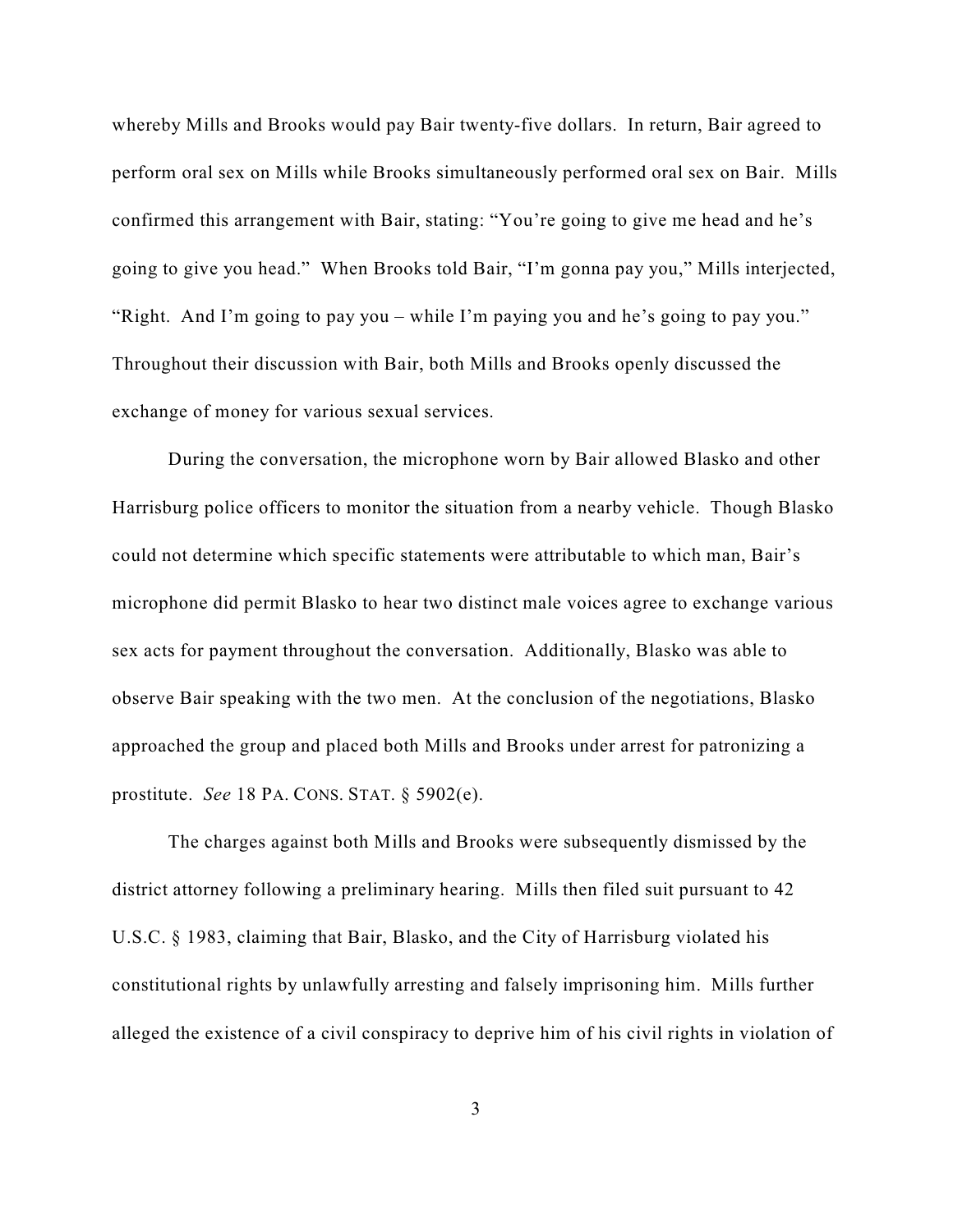42 U.S.C. § 1985(3) and also brought several related state law claims. Following discovery, the defendants moved for summary judgment, which the District Court granted. Mills now appeals and we have jurisdiction pursuant to 28 U.S.C. § 1291.

## II.

We exercise *de novo* review over the District Court's grant of summary judgment and view the facts in the light most favorable to the nonmoving party. *Kopec v. Tate*, 361 F.3d 772, 775 (3d Cir. 2004).

#### A.

The District Court's grant of summary judgment was based largely on a determination that no Fourth Amendment violation occurred because Mills's arrest was supported by probable cause. The principal argument now raised by Mills on appeal is that the officers lacked probable cause to arrest him because Blasko had no way to determine which man made which statements to Bair prior to Mills's arrest.

This argument might be persuasive if only one of the two men had propositioned Bair. Unfortunately for Mills, Officer Blasko heard *two* distinct male voices actively negotiating the exchange of money for a sexual act that involved participation by both men.<sup>1</sup> Blasko also was able to confirm visually that Bair was, in fact, speaking with two men. Accordingly, it is immaterial that Blasko could not identify which man made which

 $\frac{1}{2}$  Our determination that Mills's arrest was supported by probable cause is based in no part on the subsequent identification of Mills's voice on the recording by his wife because Officer Blasko was not privy to such information when he decided to make the arrest.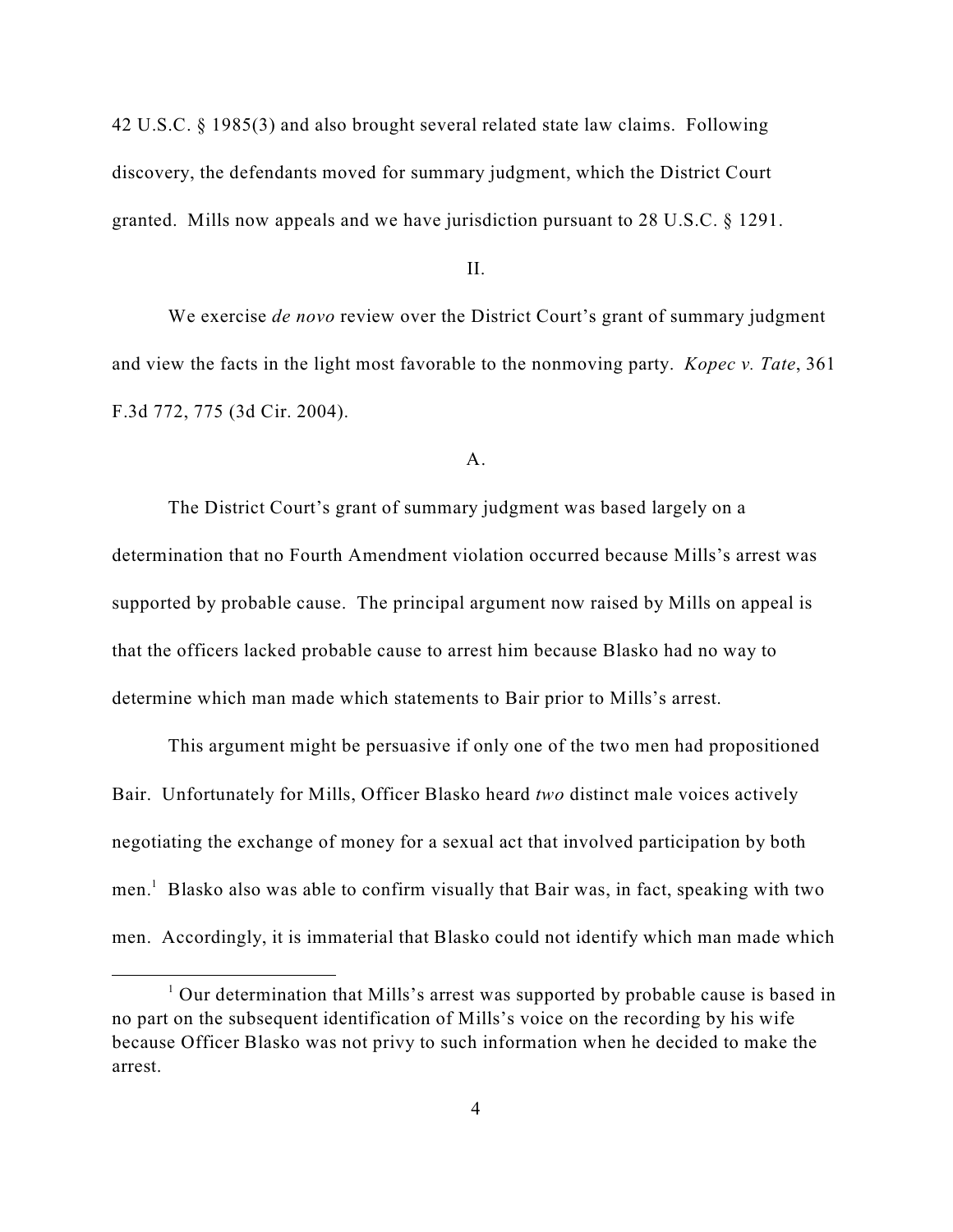specific statements at the time of arrest because he had probable cause to believe that *both* were actively involved in soliciting sex from Bair. For that reason, the District Court correctly granted summary judgment on Mills's Fourth Amendment claim because the arrest of both Mills and Brooks was supported by probable cause.

## B.

Mills next contends that the District Court erred in dismissing his claims under 42 U.S.C. § 1983 alleging violations of his First, Fifth, and Fourteenth Amendment rights. As to his First Amendment claim, the record does not indicate that he was pursuing any activity protected thereunder at the time of his arrest. *See Roberts v. United States Jaycees*, 468 U.S. 609, 619-20, 622 (1984) (outlining activities typically protected by the First Amendment). As for his Fourteenth Amendment claim, it is true that the absence of a Fourth Amendment violation is not necessarily fatal to Mills's equal protection claim if he can show that he was targeted by the defendants on the basis of his race. *Bradley v. United States*, 299 F.3d 197, 205 (3d Cir. 2002). Mills, however, cites no evidence that could support a finding that the defendants' actions in this case either had a discriminatory effect or were motivated by a discriminatory purpose. *See id.* (requiring plaintiff making "an equal protection claim in the profiling context" to demonstrate that the actions of law enforcement "(1) had a discriminatory effect and (2) were motivated by a discriminatory purpose."). His vague, unsupported assertion that the Harrisburg Police Department "targeted a black community as a matter of policy" cannot, without more,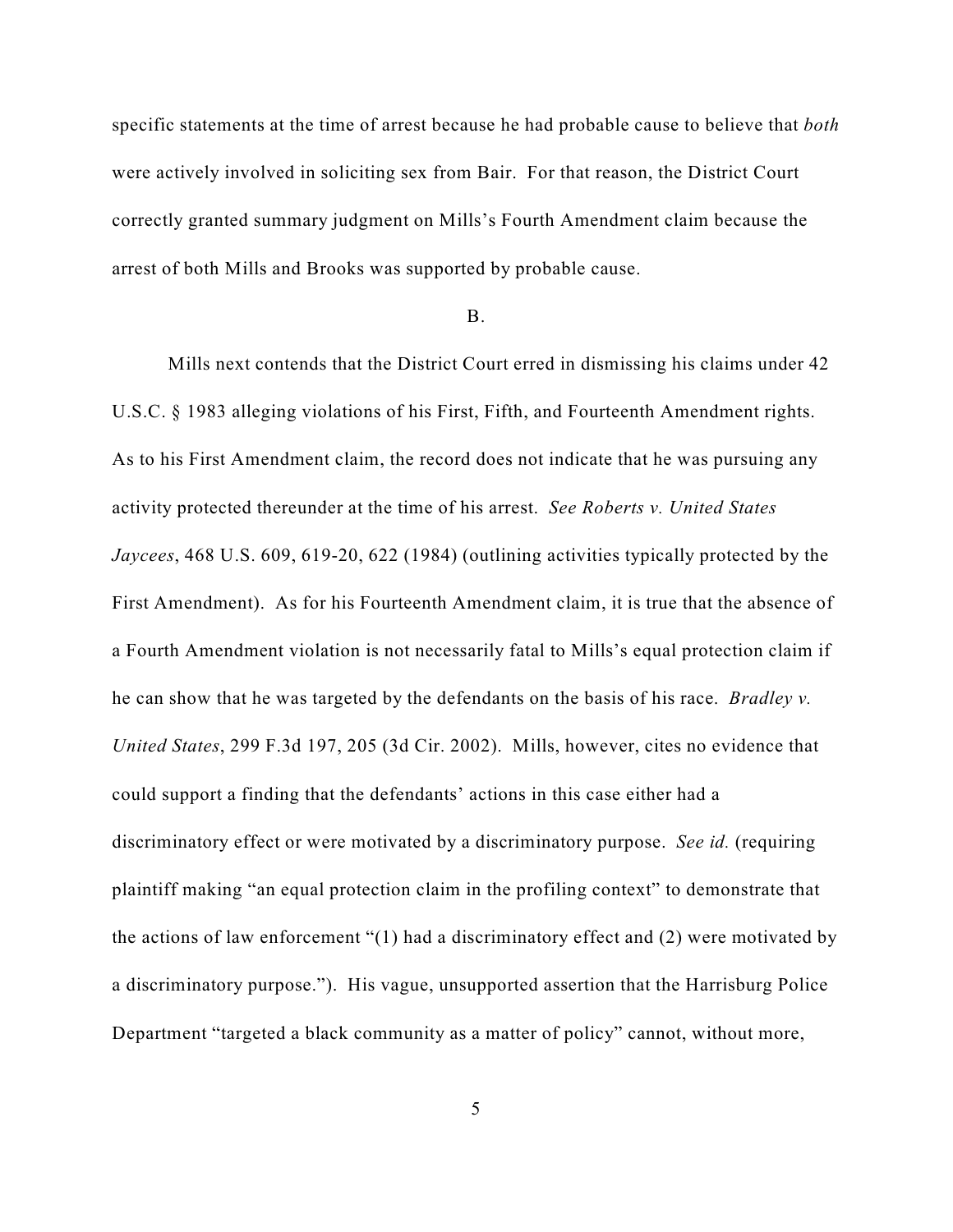establish a violation of the Fourteenth Amendment's guarantee of equal protection.

*Olympic Junior, Inc. v. David Crystal, Inc.*, 463 F.2d 1141, 1146 (3d Cir. 1972) (noting that "Conclusory statements . . . and factual allegations not based on personal knowledge" are "insufficient to avoid summary judgment."). Accordingly, we find no error in the District Court's grant of summary judgment on Mills's equal protection claim.<sup>2</sup>

## C.

Mills next contends that the District Court erred in granting summary judgment on his claims against Blasko and Bair under 42 U.S.C. § 1985(3), which imposes civil liability on individuals who conspire to deprive "any person . . . of the equal protection of the laws, or of equal privileges and immunities under the laws." 42 U.S.C. § 1985(3). To establish liability under § 1985(3), Mills was required to demonstrate that "some racial, or perhaps otherwise class-based, invidiously discriminatory animus [motivated] the conspirators' action." *Griffin v. Breckenridge*, 403 U.S. 88, 102 (1971). As the District Court correctly observed, however, the record in this case is devoid of any indication that Blasko or Bair acted with discriminatory intent or otherwise targeted Mills and Brooks

 $2$  Mills also asks us to reverse the District Court's dismissal of his claim against the City of Harrisburg under § 1983. A municipality may be held liable under § 1983 for the actions of its employees and agents only when "the execution of [the municipality's] policy or custom . . . inflicts the injury." *Monell v. Dept. of Soc. Servs. of the City of New York*, 436 U.S. 658, 694 (1978). Absent an underlying constitutional violation by an agent of the municipality, however, the municipality itself may not be held liable under § 1983. *Grazier ex rel. White v. City of Philadelphia*, 328 F.3d 120, 124 (3d Cir. 2003). Because Mills suffered no violation of his constitutional rights, *see* Part II.A—B, *supra*, the District Court did not err in granting summary judgment on Mills's derivative § 1983 claims against the City. *See Sanford v. Stiles*, 456 F.3d 298, 314 (3d Cir. 2006).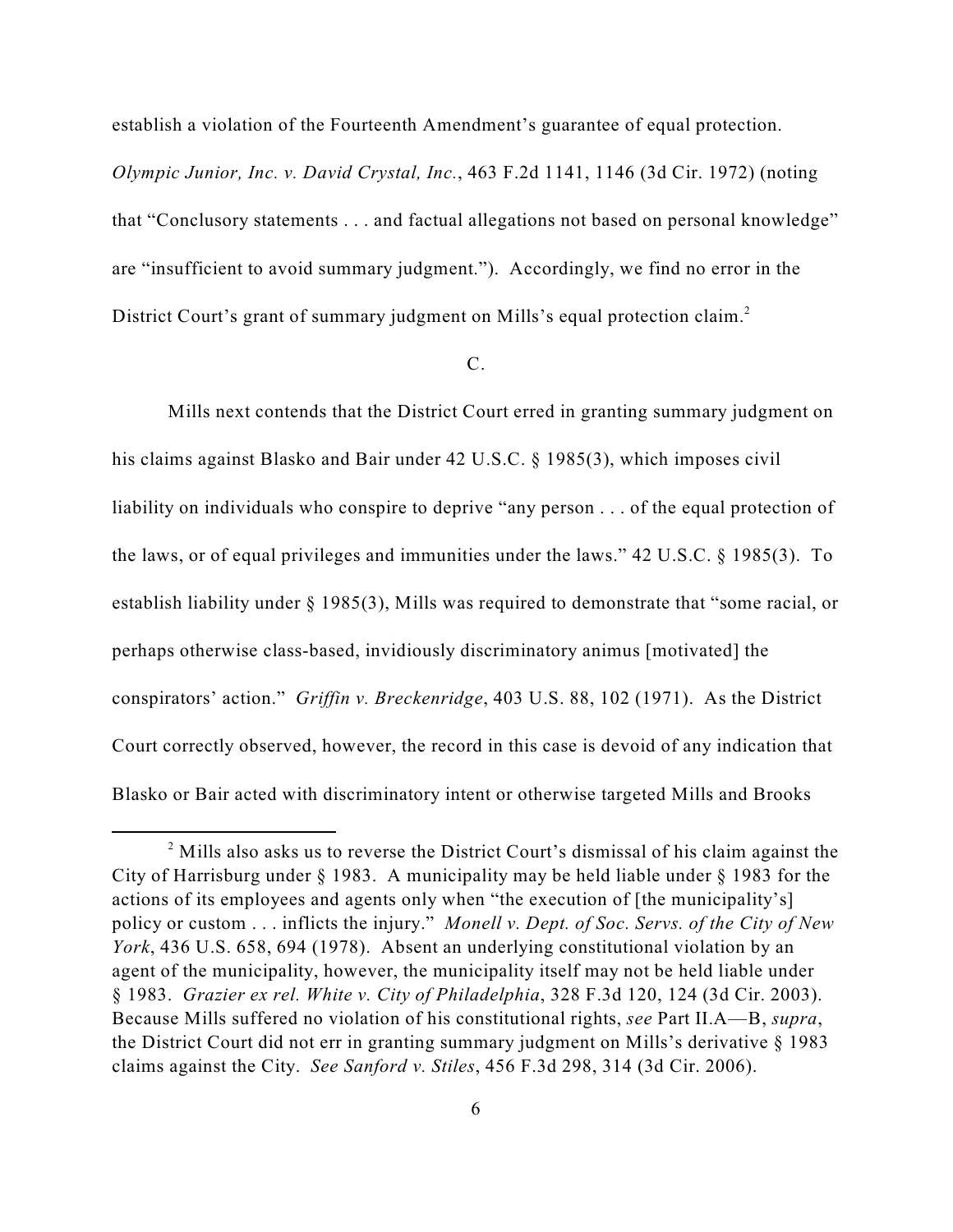because of their race. Mills's conclusory allegation that Blasko and Bair conspired to "falsely arrest and convict black men without regard to the existence of probable cause" cannot withstand a motion for summary judgment. *See D.R. v. Middle Bucks Area Vocational Tech. Sch.*, 972 F.2d 1364, 1377 (3d Cir. 1992) (citing *Robinson v. McCorkle*, 462 F.2d 111, 113 (3d Cir. 1972)). Further, to recover under § 1985(3), Mills was also required to demonstrate that he was "injured in his person or property or deprived of any right or privilege of a citizen of the United States" as a result of the officers' alleged conspiracy. *Farber v. City of Paterson*, 440 F.3d 131, 134 (3d Cir. 2006). As discussed previously, Mills suffered no injury to his constitutional rights. *See* Part II.A—B, *supra*. Accordingly, the District Court did not err in granting summary judgment on Mills's claims under  $\S$  1985(3).

# D.

Finally, Mills seeks reversal of the District Court's grant of summary judgment on his several pendent state law claims. Because Mills's arrest was supported by probable cause, however, his claims for false arrest, false imprisonment, and malicious prosecution cannot survive under Pennsylvania law. *See Renk v. City of Pittsburgh*, 641 A.2d 289, 293 (Pa. 1994) (recognizing that an arrest based on probable cause cannot be the basis of a claim for false arrest/imprisonment); *Lippay v. Christos*, 996 F.2d 1490, 1502 (3d Cir. 1993) (noting that elements of malicious prosecution under Pennsylvania law require a plaintiff to show that legal proceedings were instituted without probable cause). Mills's